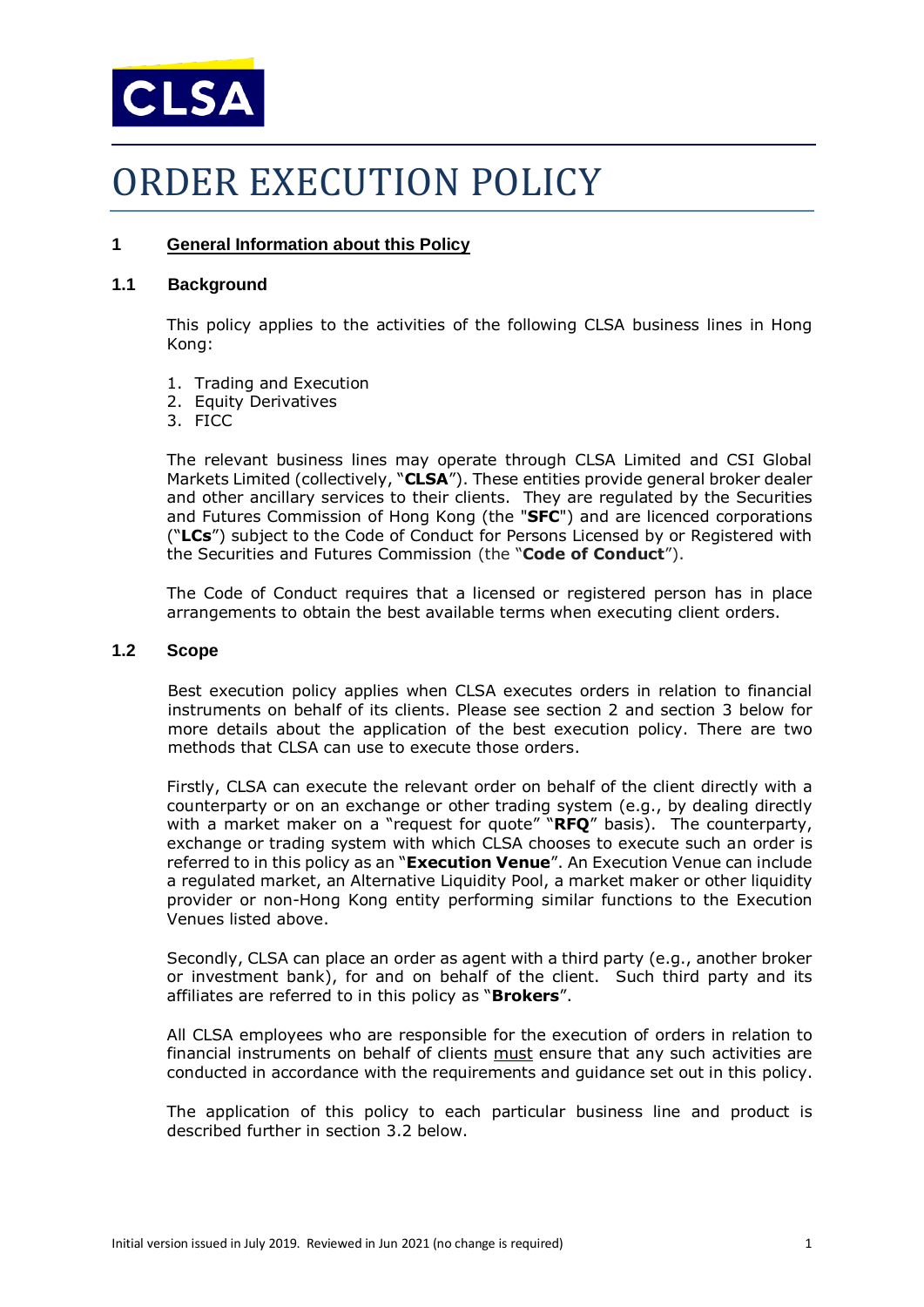

In accordance with the SFC Code of Conduct, as detailed in the Report on the Thematic Review of Best Execution dated 30 January 2018, CLSA is required to deliver best execution which is fundamental to market integrity and the protection of investors who rely on LCs to act in their best interests during the execution process.

# **2 Factors to be considered in delivering best execution**

# **2.1 CLSA will take into account the following execution factors:**

- the execution price without any costs charged to client, or CLSA's own fees and commissions;
- speed and/or likelihood of execution and settlement:
- the impact on market prices of displaying and/or executing an order or part of an order;
- the availability of price improvement (the opportunity for an order to be executed at a better price than what is currently quoted publicly); and
- any other consideration relevant to the efficient execution of the order.

In certain circumstances, CLSA will take into account the following factors when prioritizing the relevant execution factors:

- the characteristics of the client including the regulatory categorization of the client;
- the characteristics of the order;
- the characteristics of financial instruments that are the subject of that order; and
- the characteristics of the Execution Venues (as defined above) to which that order can be directed.

Generally, CLSA considers that the most important execution factor for its clients is the price at which the transaction in the relevant financial instrument is executed. However, there may be circumstances where the primary execution factors may vary and the price is no longer the dominant execution factor (for example, for transactions in illiquid securities, the likelihood of execution and settlement becomes more important). When considering the execution factors, CLSA will use its experience and expertise to achieve the best balance across the full range of factors. This may mean that CLSA does not always achieve the best price for every client transaction, but the best result that can be reasonably expected given the information available during the execution process. It should, however, be noted that when undertaking a transaction, any specific execution factors specified by clients will always be paramount in ensuring best execution is provided.

# **2.2 Other factors when delivering best execution**

When executing orders or using a dealer to deal in financial instruments over-thecounter, CLSA will check that the price quoted is fair by taking into account market data, including comparing that price with similar instruments (where available).

There may be counterparty risk when executing an order outside a trading venue. On request by the client, CLSA can provide additional information about the potential impact on the execution of orders when executing over-the-counter.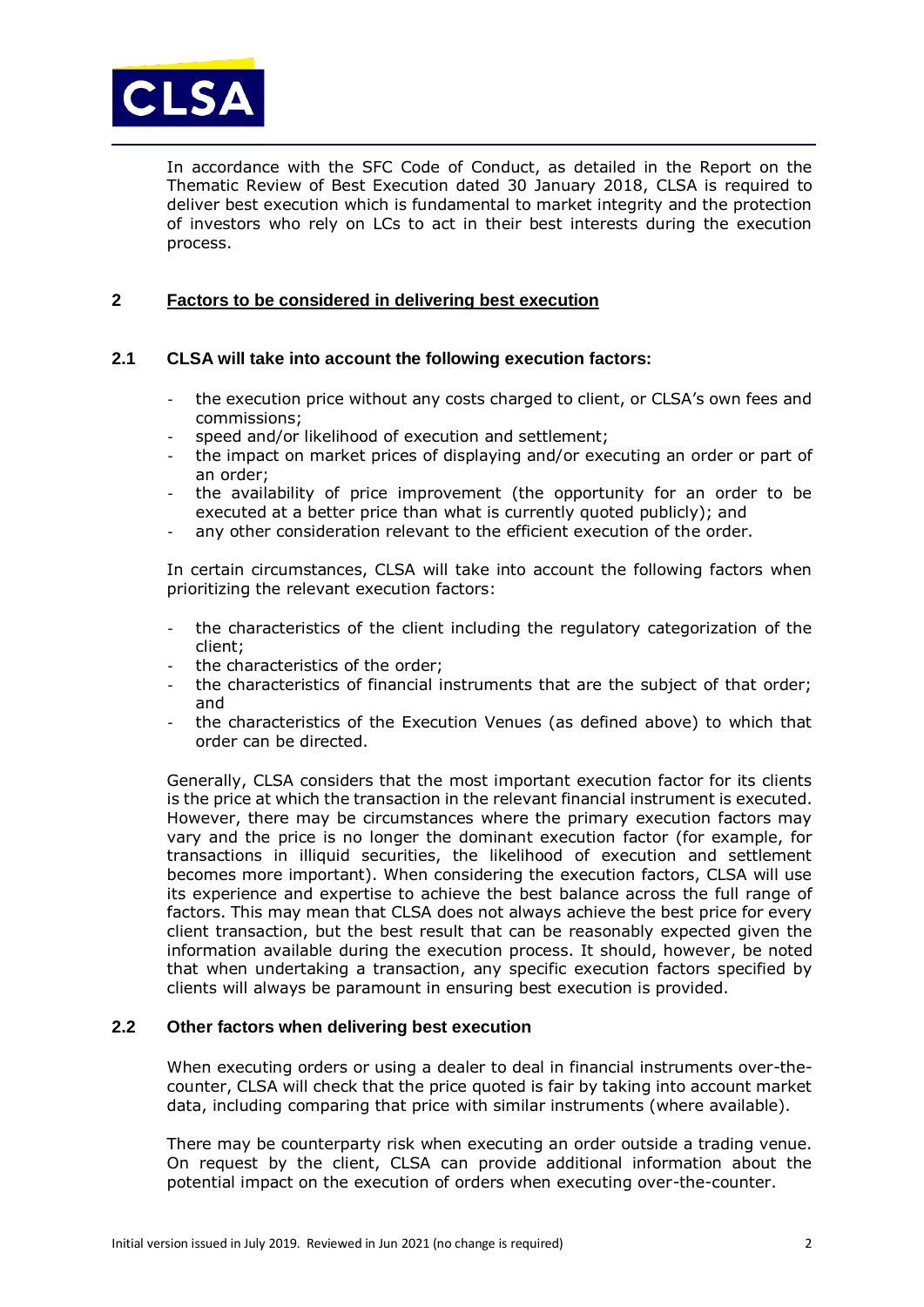

## **2.3 Handling client orders where multiple quotes exist or where pricing information is limited**

In cases where multiple quotes exist, CLSA will generally select based upon best available price though other factors, such as liquidity, market signalling etc. will be taken into consideration which may result in the less favourable price being selected. Execution staff will ensure the traded price is inputted into the system.

In cases where pricing information is insufficient or quotes are absent, CLSA will act in what it generally believes to be in the best interest of clients. Where these situations arise, CLSA will, where possible, inform the client.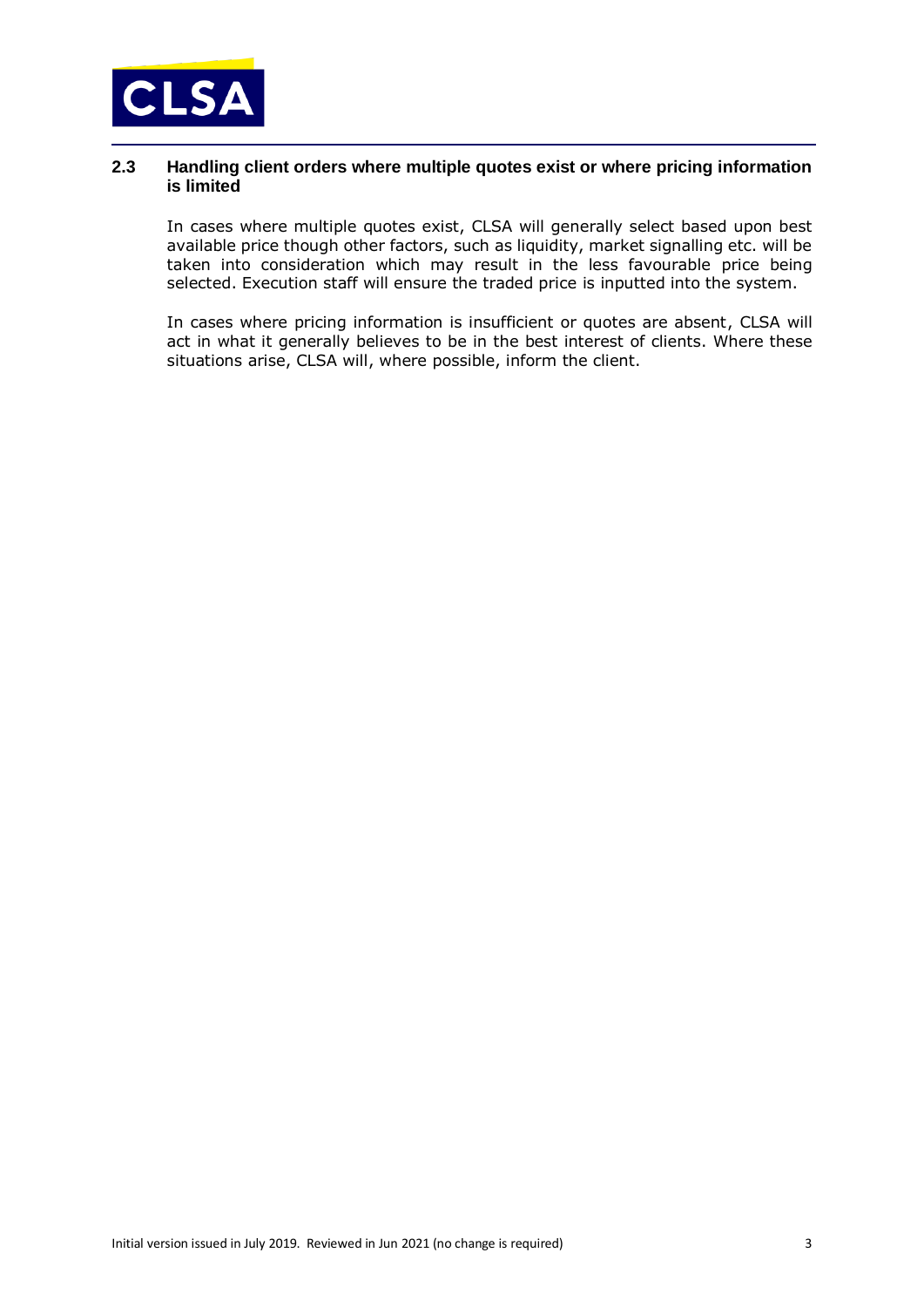

# **3 Application of best execution**

#### **3.1 General**

The best execution obligations arise when upon instructions from a client, CLSA executes a transaction on the client's behalf that gives rise to contractual or agency obligations owed by CLSA to the client. Such contractual or agency obligations will arise where CLSA is required to exercise discretion in relation to the execution of the client's instruction or order and the client legitimately relies on CLSA in relation to the exercise of that discretion.

CLSA will consider the following factors when determining whether the client legitimately relies on CLSA to protect the client's interests:

- (A) which party initiates the transaction where CLSA approaches a client and suggests that the client should enter into a transaction, it is more likely that the client will be placing reliance on CLSA. Where a client initiates the transaction, it is less likely that the client will be placing reliance on CLSA;
- (B) market practice and the existence of a convention to "shop around" where the practice in the market in which a business area operates suggests a client takes responsibility for the pricing and other elements of the transaction (e.g. there is a market convention to "shop around" for a quote), it is less likely that the client will be placing reliance on CLSA;
- (C) the relative levels of price transparency within a market if CLSA has ready access to prices in the market in which CLSA operates, whereas the client does not, it is more likely that the client will be placing reliance on CLSA, whereas if CLSA's access to pricing transparency is equal to or similar to the client's, it is less likely that the client will be placing reliance on CLSA; and
- (D) the information provided by CLSA and any agreement reached where CLSA's arrangements and agreements with a client do not indicate or suggest a relationship of reliance, it is less likely that the client will be placing reliance on CLSA.

The characteristics of the client (including the regulatory categorization of the client) is also an important factor for CLSA to consider whether the client is relying on CLSA to deliver best execution and in providing best execution.

#### **3.2 Application by business lines and products**

- 1. Trading and Execution cash equities and depository receipts (ADR/GDR)
	- When CLSA executes a client's order, CLSA takes all reasonable steps to obtain the best possible result for the client, taking into account the following range of execution factors: price, speed, likelihood of execution and settlement, size, costs, nature of the order or any other relevant execution factors.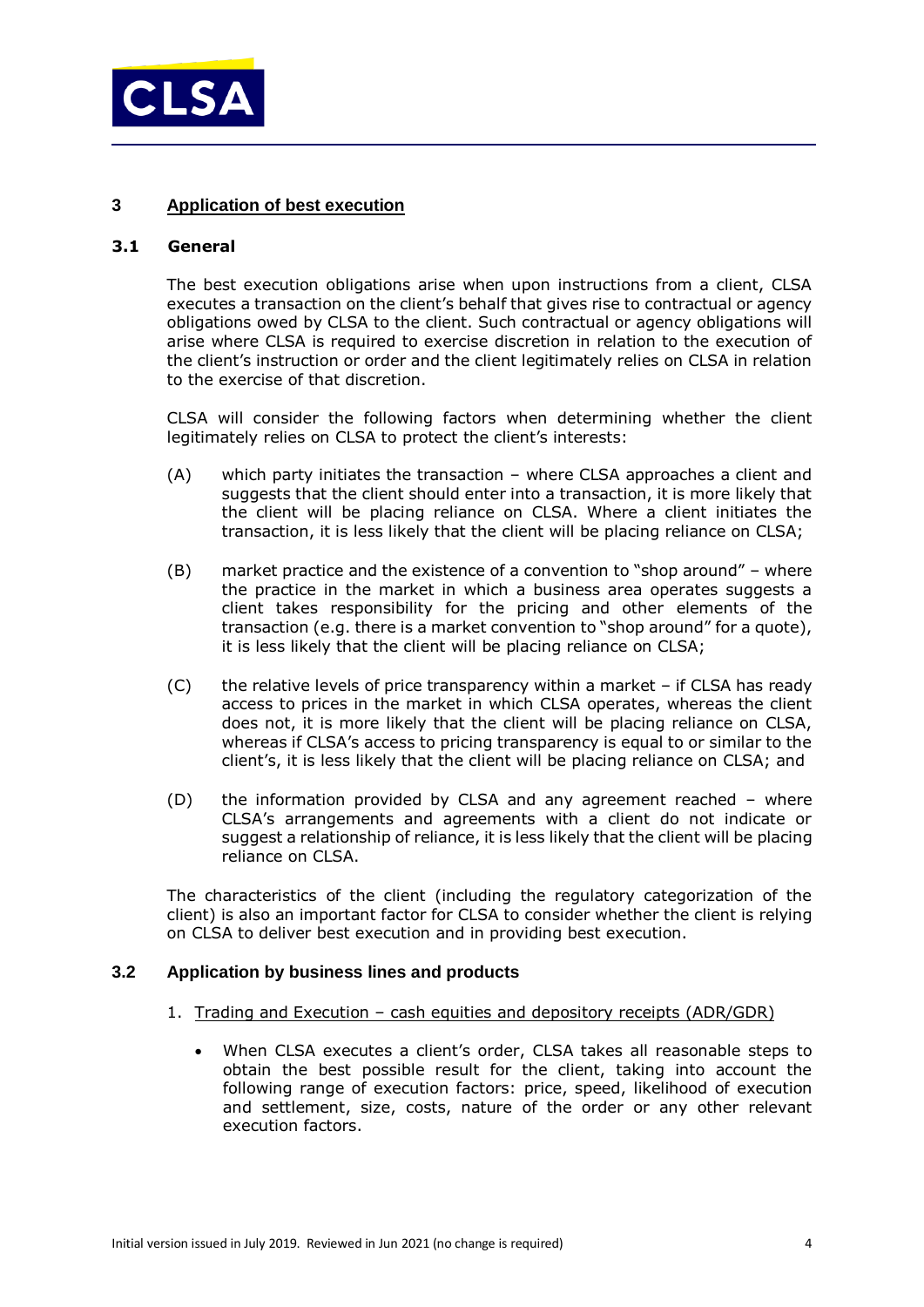

- CLSA is responsible for determining the relative importance of each of the best execution factors set out above, taking into account of various factors e.g. nature of the order, including any specific instructions received or the characteristics of the Execution Venue.
- CLSA may discuss the order execution strategy with the client, information provided by the client may impact the execution strategy CLSA uses. CLSA's strategy may include executing orders immediately or working the orders over a period of time.
- If CLSA receives and accepts an order from the client that includes a specific instruction(s) in relation to the handling and execution of the entire order or a particular aspect(s) of the order, CLSA will execute the order in accordance with that specific instruction. This may prevent CLSA from taking steps designed and implemented to obtain the best possible result for the execution of the order. CLSA's obligation of best execution will be satisfied by executing the order in accordance with client's specific instruction.
- CLSA may execute orders on behalf of clients directly on exchanges or regulated Alternative Liquidity Pools (which could include itself or its affiliates).
- Execution Venue (See Annex 1(1)) may be selected as is appropriate in view of the size and nature of the order to obtain the best possible result for the execution.
- CLSA may use third party or affiliated broker as set out in Annex 1(1) for execution of orders. CLSA will select the Brokers based on their track records of achieving the best result in terms of the relevant execution factors. CLSA is responsible for taking adequate steps to ensure that the broker is able to satisfy CLSA's obligation to obtain the best possible result for its clients.
- When a client chooses to execute an order using CLSA's electronic trading systems, it is usual for the client to select adequate parameters for the trade to be executed and in these situations, CLSA will consider that it has met its obligations to deliver the best possible result for the client.
- CLSA may aggregate a client order with other client orders where it is unlikely that the aggregation of orders will work overall to the disadvantage of any client whose order is to be aggregated. CLSA will not aggregate a client order with a principal order.
- CLSA considers a client will not generally be legitimately relying on CLSA to provide best execution when CLSA is approached by the client for a "request for quote" i.e. when the client asks CLSA to provide a quote in a particular cash equities or CLSA will be trading with the client as a principal. The client is expected to assess CLSA's quote against those provided by other brokers.
- ADR/GDR order is sent to CLSA the same way as a cash equities order, therefore in the same way the requirements to obtain the best possible result for all clients when executing the orders apply. If a trader is asked to work an order to get the client ADRs or GRDs and does so in the market consistent with our best execution policy, CLSA will view best execution to be achieved. CLSA does not require the trader to check if the client can get a better price by buying the underlying and converting it to create the ADR.
- 2. Equity Derivatives OTC derivatives or structured notes with cash equities and/or ADR/GDR as underlying

OTC derivatives or structured notes involve bilateral contracts that are arranged through negotiation, with a price or quote provided to the client, often on a reverse enquiry basis. A client will decide whether to transact with CLSA on the basis of that quote/price as a consequence, CLSA does not consider that in this situation it has received a client order unless a client has a legitimate reliance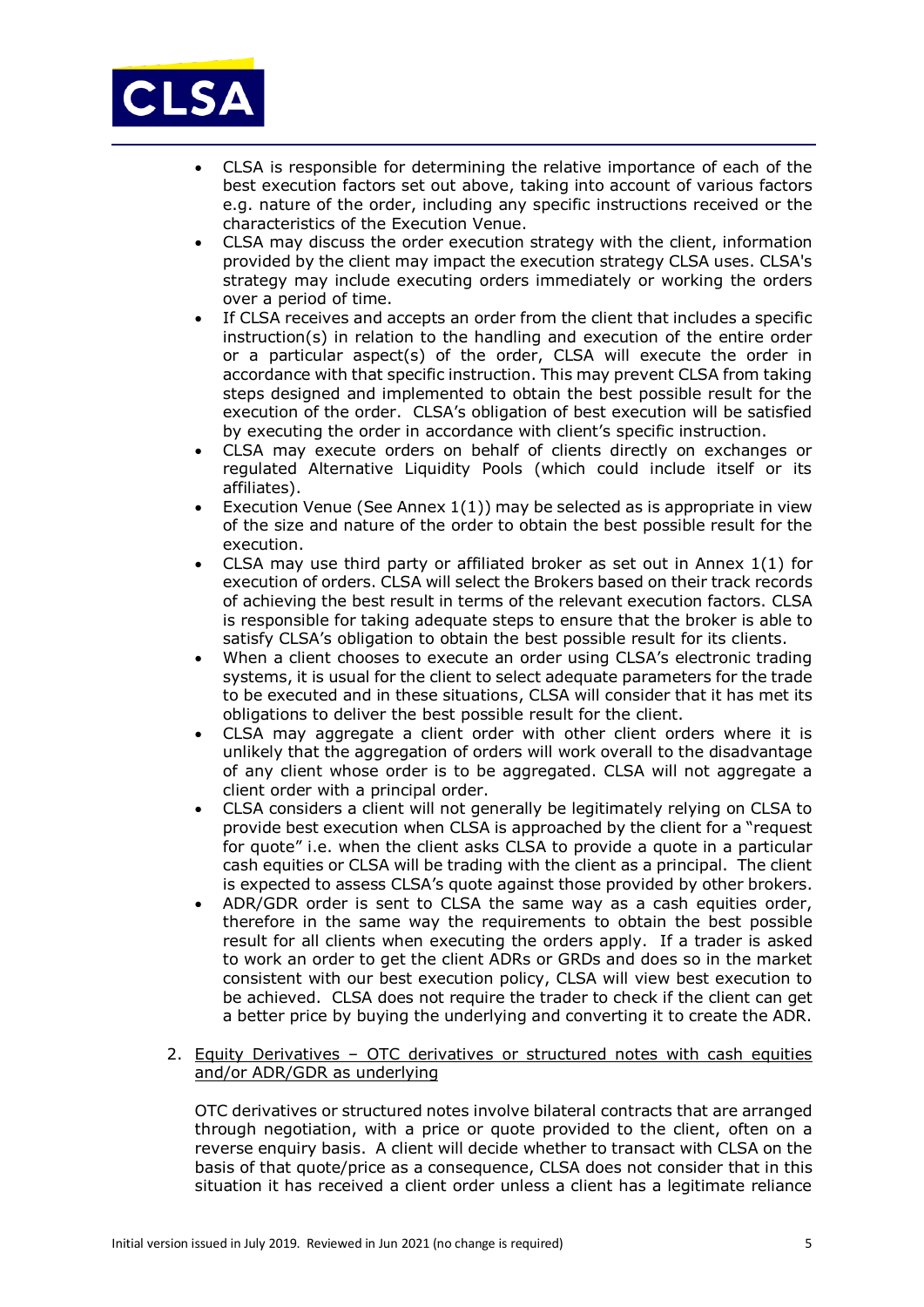

on CLSA to act on a client's behalf to protect client's interest. Often when entering into these transactions it will be necessary for CLSA to hedge its risk, in this case where the price of the hedge may be used as a reference price for the transaction, CLSA will seek to obtain best execution on the underlying hedge subject to any specific instruction. In particular, where clients are trading single name swap or similar access products in OTC format and these take into account the price achieved on the underlying hedge, CLSA will seek to obtain the best execution on the underlying hedge. Additionally, when an element of the client facing trade e.g. strike, initial price, final price is determined by reference to a benchmark at which CLSA may, but is not obliged to, choose to attempt to hedge, there is no explicit best execution obligation owed to the client as there is a specific instruction from the client in terms of the derivative strike to be at the benchmark.

3. Equity Derivatives – stock loan transactions

CLSA considers that best execution does not generally apply to stock loan transactions, on the basis that:

- CLSA is generally approached and requested by clients to provide quotes (i.e. CLSA is only acting on a RFQ basis);
- the nature of the market is such that clients will generally request quotes from a number of different dealers; and
- the nature of the market is such that clients will generally have transparency of the prices at which transactions can be effected in the market.
- 4. Equity Derivatives OTC derivatives or structured notes with fund as underlying

OTC derivatives or structured notes involve bilateral contracts that are arranged through negotiation, with a price or quote provided to the client, often on a reverse enquiry basis. A client will decide whether to transact with CLSA on the basis of that quote/price as a consequence, CLSA does not consider that in this situation it has received a client order unless a client has a legitimate reliance on CLSA to act on a client's behalf to protect client's interest. Often when entering into these transactions, the underlying fund is requested by the client and an element of the client facing trade e.g. strike, initial price, final price is determined by the fund price which is provided by the relevant fund manager, CLSA considers there is no explicit best execution owed to the client.

5. FICC – cash bonds

CLSA considers that best execution generally does not apply to transactions in cash bonds, on the basis that:

- CLSA is generally approached and requested by clients to provide quotes (i.e. CLSA is only acting on a RFQ basis);
- the nature of the market is such that clients will generally request quotes from a number of different dealers (market makers) who are readily available to provide/create liquidity in the market; and
- except for illiquid cash bonds, the nature of the market is such that clients will generally have transparency of the prices at which transactions can be effected in the market.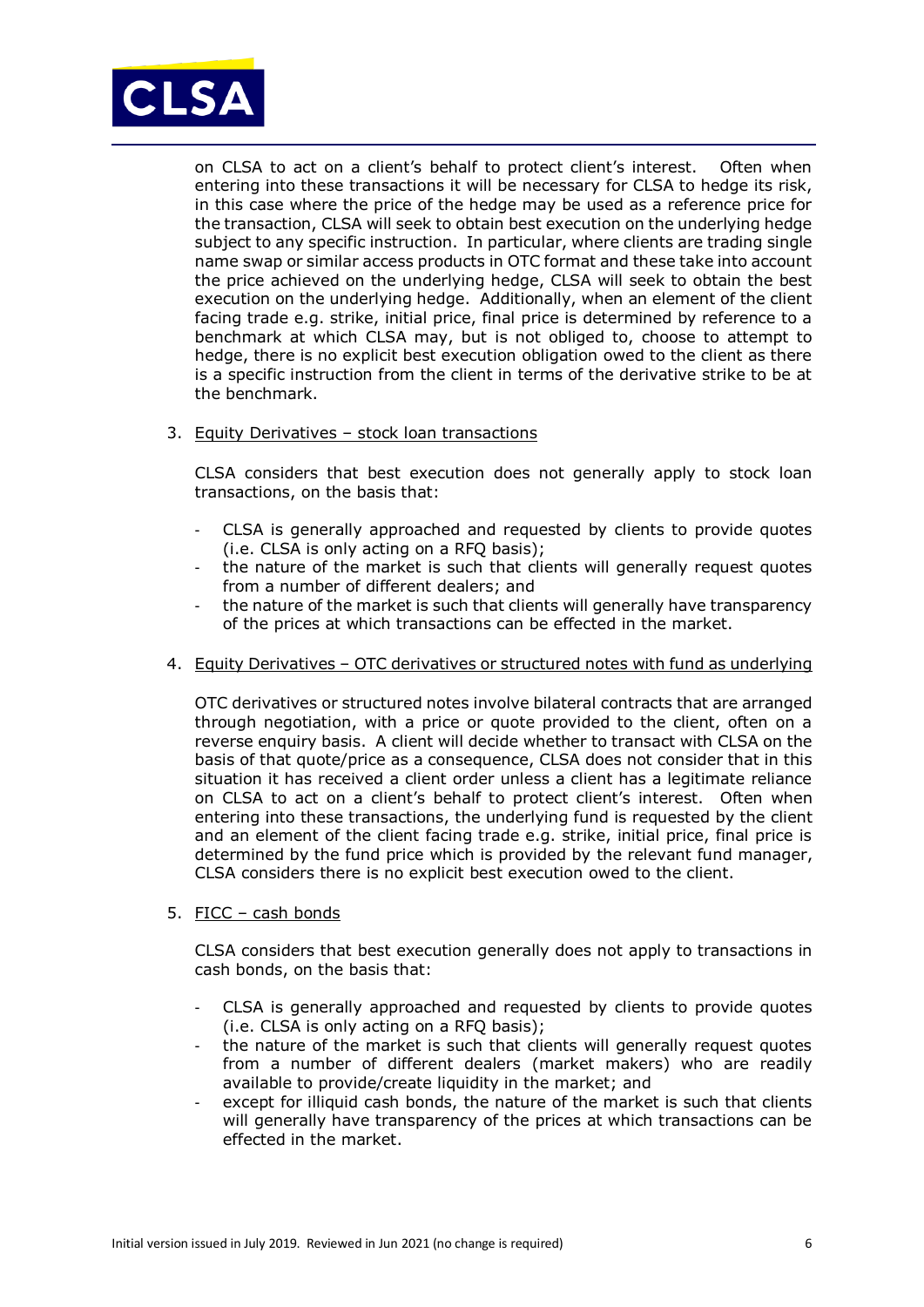

CLSA has internal guidelines for determining when a cash bond is considered "illiquid", in which case, CLSA will take all reasonable steps to obtain the best possible result when executing client's order in relation to such cash bond. For details, please refer to the relevant CLSA internal guidelines or consult CLSA's Compliance department.

However, in certain circumstances, clients may give CLSA specific instruction in relation to an order, CLSA will follow that instruction so far as is reasonably possible when executing the trade. By following clients' specific instruction, CLSA will have satisfied its obligations to provide clients with best execution in relation to that transaction.

It should be noted that in circumstances where clients give us a specific instruction which covers one part or aspect of an order (for example, as to the choice of venue), and CLSA has discretion over the execution of the other elements of the order, then CLSA will continue to be subject to the best execution obligations in respect of the elements of the order that are not covered by clients' specific instruction.

As part of the value-added services, CLSA will provide a daily price runner ("the runs") to all its clients and the provision of runs will not be targeting a particular client. The price runner contains a list of bonds that CLSA is providing active quotes and the runs represent only an indicative bid / ask range. Client must not rely on the runs and should obtain price quotes from CLSA on a RFQ basis for their order.

#### 6. FICC – distressed debts

CLSA considers that best execution generally does not apply to transactions in distressed debts, on the basis that,

- CLSA is generally approached and requested by clients to provide quotes (i.e. CLSA is only acting on a RFQ basis); and
- the nature of the market is such that clients are usually looking for a bargain and willing to accept a risk given the distressed debts have suffered a substantial reduction in value.

It is important to note that whenever you have provided us with a specific distressed debt order instruction, CLSA will provide quotes based solely on trader's objective analysis on issuer's credit and execute the order in accordance with the specific instruction.

#### 7. FICC – OTC derivative transactions

CLSA considers that best execution generally does not apply to OTC derivative transactions, on the basis that:

- OTC derivative products are by nature principal to principal bilateral contracts entered into between CLSA and its clients; and
- clients would approach and request CLSA to provide them with quotes (i.e. CLSA is only acting on a RFQ basis).

#### 8. FICC – repo transactions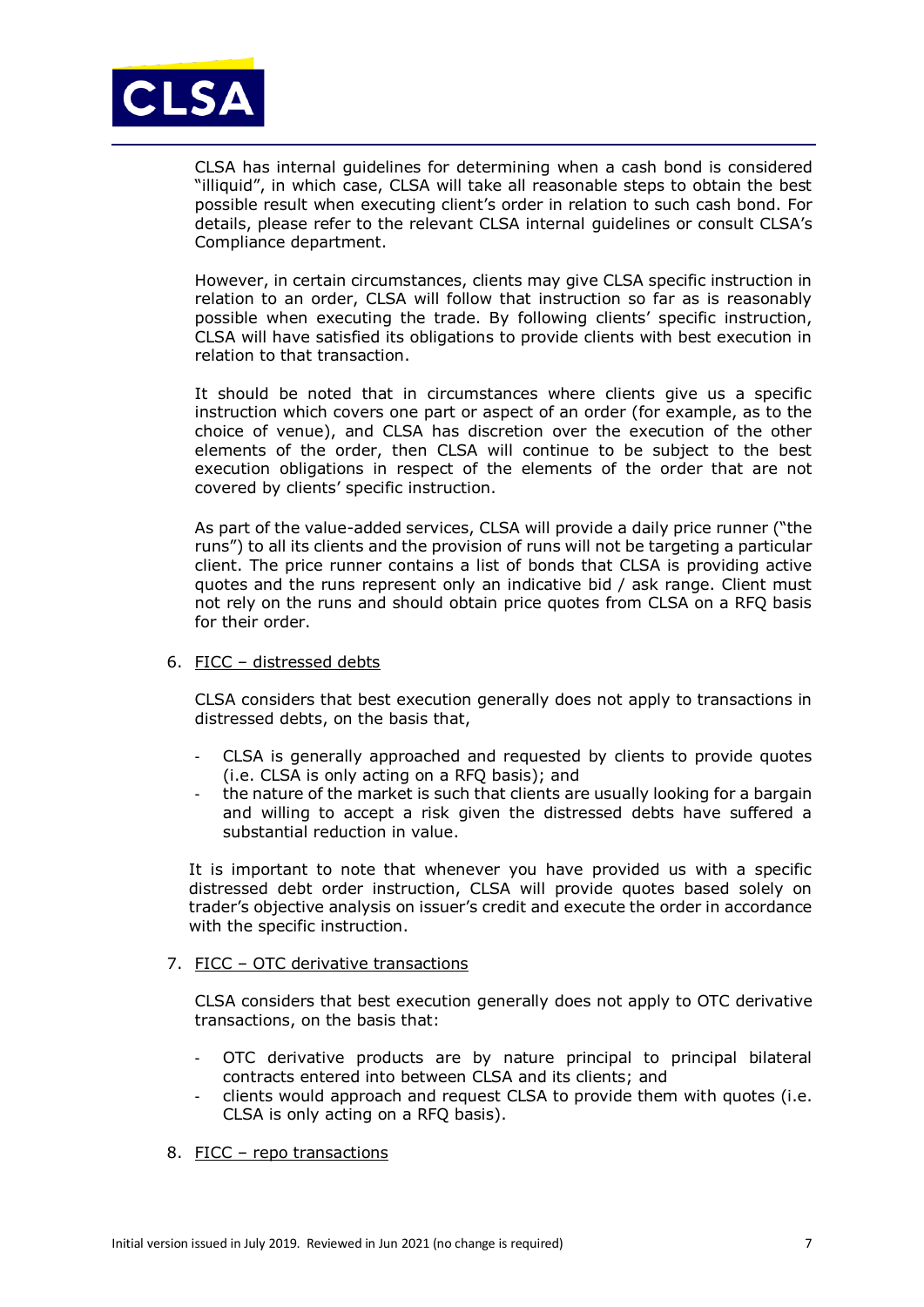

CLSA considers that best execution generally does not apply to repo transactions, on the basis that:

- CLSA is generally approached and requested by clients to provide quotes (i.e. CLSA is only acting on a RFQ basis);
- the nature of the market is such that clients will generally request quotes from a number of different dealers (market makers) who are readily available to provide/create liquidity in the market; and
- except for illiquid cash bonds, the nature of the market is such that clients will generally have transparency of the prices at which transactions can be effected in the market.

CLSA has internal guidelines for determining when an underlying cash bond is considered "illiquid", in which case, CLSA will take all reasonable steps to obtain the best possible result when executing client's order in relation to such underlying cash bond. For details, please refer to the relevant CLSA internal guidelines or consult CLSA's Compliance department.

9. FICC – structured notes transactions

CLSA considers that best execution generally does not apply to structured notes transactions, on the basis that:

- CLSA is generally approached and requested by clients to provide quotes (i.e. CLSA is only acting on a RFQ basis);
- the nature of the notes transactions is such that it is a principal bi-lateral transaction entered into between CLSA and its clients; and
- CLSA only offers bespoke products<sup>1</sup>, which means there is a limited availability of products with same or similar terms (i.e. underlying asset classes, duration and payoff structure) in the market which may be offered to clients.

# **4. Monitoring and Control mechanisms**

CLSA has an obligation to monitor the effectiveness of its order execution arrangements and this policy. This obligation has been incorporated into CLSA's general compliance monitoring process and business procedures and policies.

CLSA assesses, on a regular basis, whether the Execution Venues listed in Annex 1 provide the best possible result for clients or whether it needs to make changes to its execution arrangements. The assessment takes into account the information on execution quality distributed by Execution Venues and Brokers where available.

CLSA conducts regular reviews and post trade checking through random sampling of transactions to ascertain whether the best possible result was obtained in respect of those transactions.

1

 $1$  A bespoke product is a structured financial product that CLSA creates and customizes for its client and tailors to the client's needs. It allows client to specify the reference underlying assets and decide other relevant risk characteristics and that makes it highly impossible for a comparable product to be readily made available to client at the time of execution.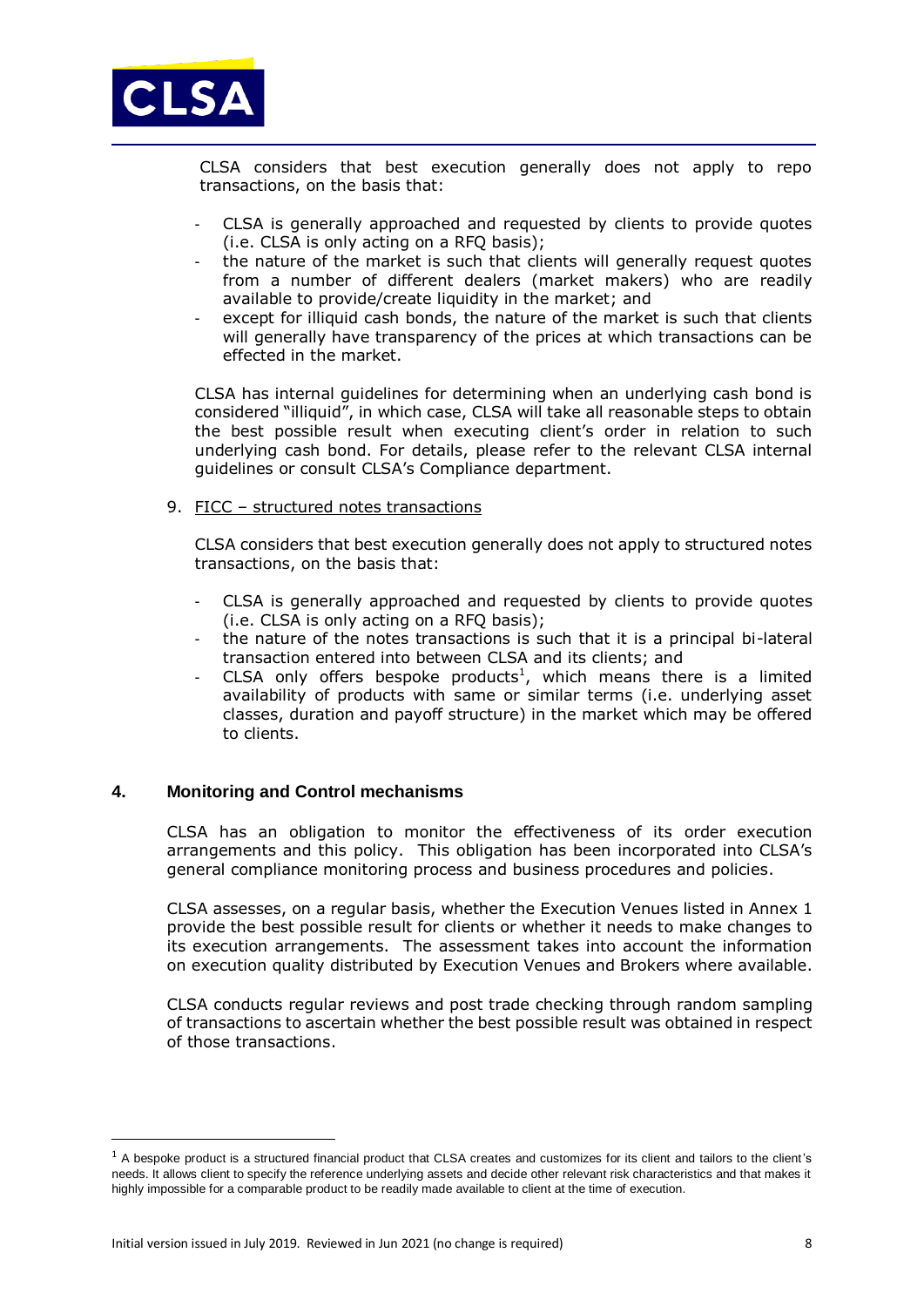

The performance of electronic trading algorithms against the intended benchmarks (where applicable) is ongoing and prompts a continual enhancement cycle and a feedback loop with users with respect to their usage of electronic trading tools.

# **5. Review of Policy**

At least annually, CLSA will review this policy and its execution arrangements. The review will focus on whether CLSA would obtain better results for its clients if it was to:

- (A) include additional or different Execution Venues or brokers;
- (B) modify the process by which Execution Venues and Brokers are selected; and
- (C) modify any other aspects of this policy and/or its execution arrangements.

CLSA will also review this policy and/or its execution arrangements whenever a material change occurs that could affect its ability to obtain the best possible result for the execution of its clients' orders on a consistent basis.

CLSA will provide staff with periodic training on best execution as well as updates on internal policies and regulatory and technology developments.

#### **6. Client Disclosure**

CLSA will provide its clients with appropriate information on this policy.

To the extent that CLSA makes any material changes to this policy, it will notify the changes to its clients by publishing an updated version of this policy on the company web-site.

# **7. Roles of the Operational and control functions**

CLSA has implemented a Best Execution Committee comprising of senior management which is responsible for overseeing best execution arrangements to protect clients' best interest, ensure fair treatment and to minimise conflict of interest.

Responsibility for monitoring day to day activities with respect to Best Execution lies with the relevant desk who will assess execution quality against appropriate metrics and reference benchmarks.

The compliance department samples transactions to review the quality of execution and detect and address anomalies.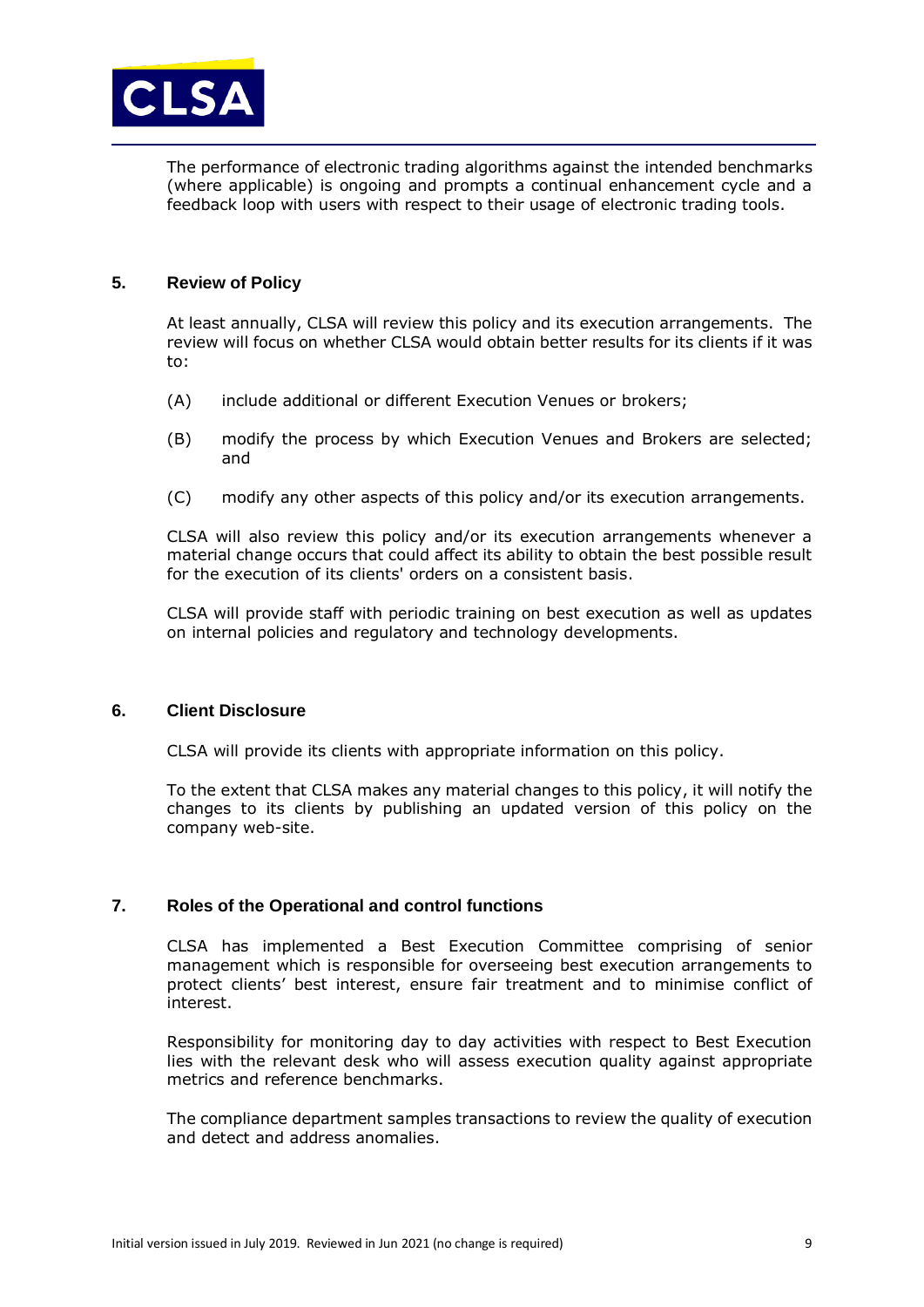

The Internal Audit department will undertake periodic audits which may include a review of execution quality.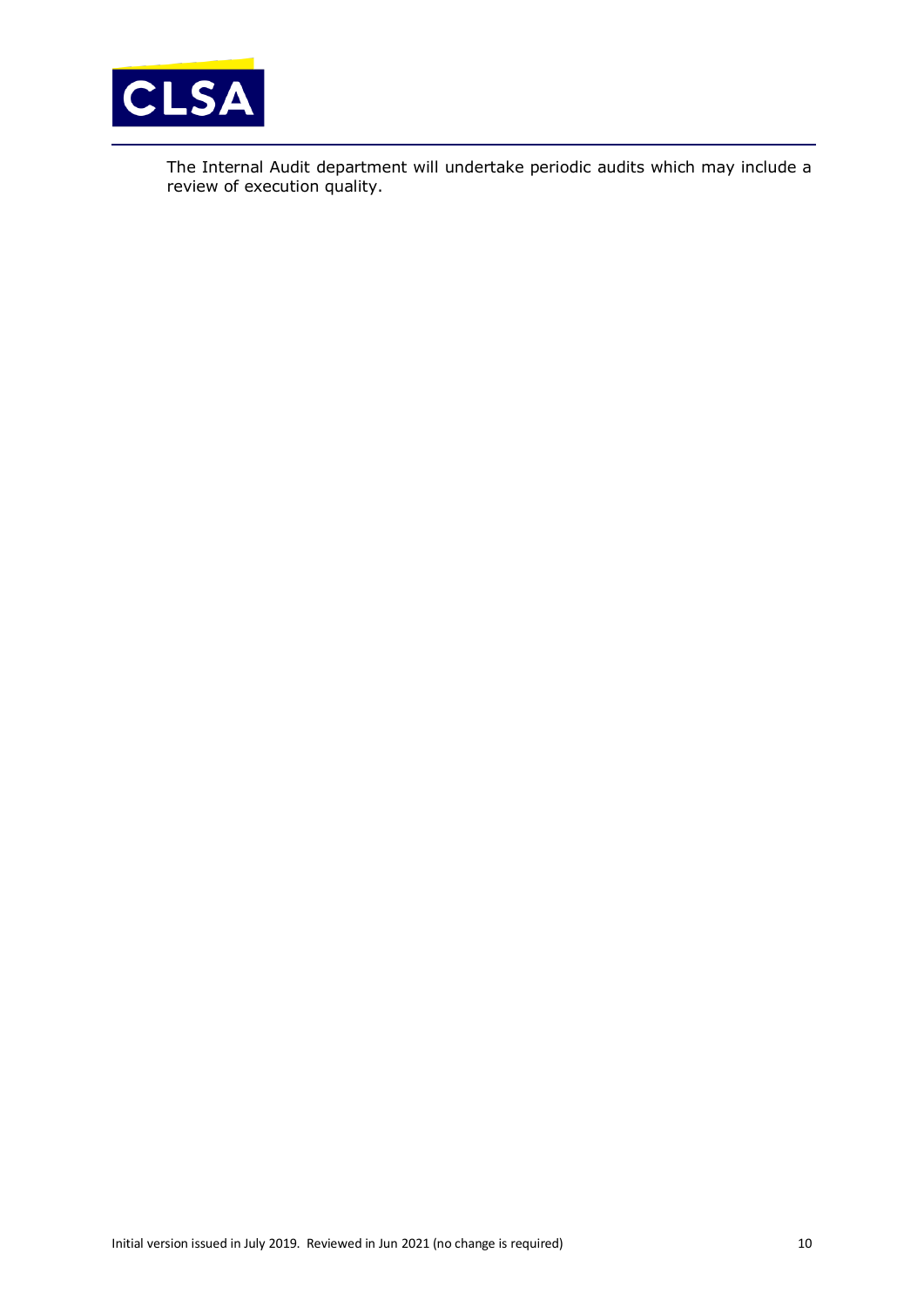

# **Annex 1**

# **CLSA may use the following Brokers and Execution Venues in respect of transactions in financial instruments falling within the Instrument Class:**

# **1. Cash equities and depositary receipts**

| <b>Country</b>   | <b>Brokers</b>                         | <b>Execution Brokers &amp; Execution</b><br><b>Venues</b>     |
|------------------|----------------------------------------|---------------------------------------------------------------|
|                  |                                        |                                                               |
| Australia        | CLSA Australia Pty.<br>Ltd.            | Australian Securities Exchange Ltd,<br>(ASX)                  |
|                  | <b>CLSA Global</b><br>Markets Pte Ltd. | CHI-X Australia                                               |
| China            | <b>CLSA Limited</b>                    | <b>Fortune CLSA Securities</b>                                |
|                  | <b>CLSA Global</b><br>Markets Pte Ltd. | <b>CITIC Securities</b>                                       |
|                  |                                        | Shanghai Stock Exchange (SSE)                                 |
|                  |                                        | Shenzhen Stock Exchange (SZSE)                                |
| Hong Kong S.A.R. | <b>CLSA Limited</b>                    | The Stock Exchange of Hong Kong<br>Limited (HKEX)             |
|                  | <b>CLSA Global</b><br>Markets Pte Ltd. | <b>CLSA Limited (Alternative Liquidity</b><br>Pool)           |
| India            | <b>CLSA India Private</b><br>Limited   | Bombay Stock Exchange Limited (BSE)                           |
|                  | <b>CLSA Global</b><br>Markets Pte Ltd. | National Stock Exchange of India Ltd.<br>(NSE)                |
| Indonesia        | <b>CLSA Limited</b>                    | PT CLSA Sekuritas Indonesia                                   |
|                  | <b>CLSA Global</b><br>Markets Pte Ltd. | Indonesia Stock Exchange (IDX)                                |
| Japan            | <b>CLSA Singapore</b><br>Pte Ltd       | CLSA Securities Japan Co., Ltd                                |
|                  | <b>CLSA Global</b>                     | SBI JAPANNEXT Co., Ltd.                                       |
|                  | Markets Pte Ltd.                       | CLSA Securities Japan Co., Ltd<br>(Internal Crossing Engine). |
|                  |                                        | Tokyo Stock Exchange, Inc. (TSE)                              |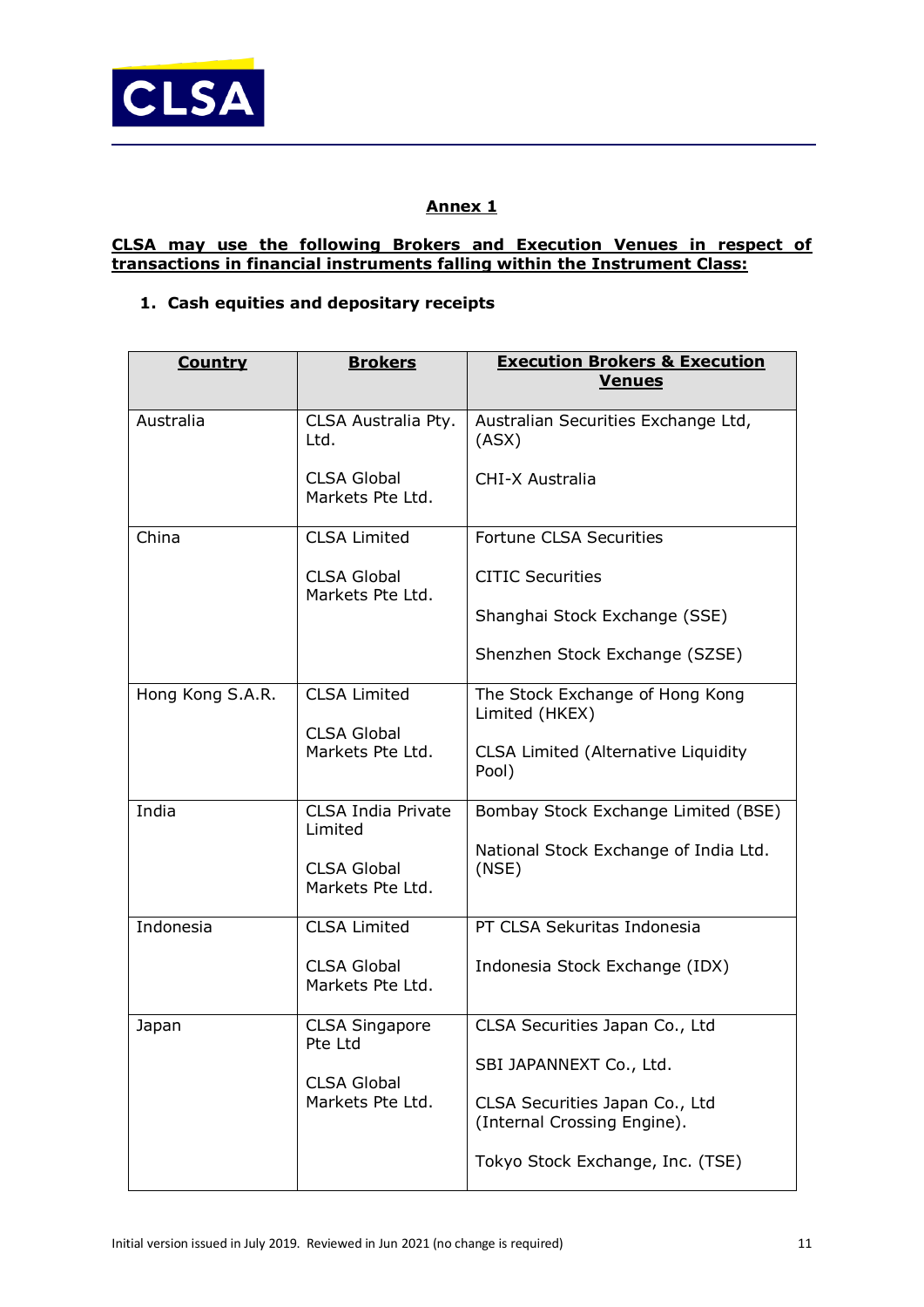

| <b>Country</b> | <b>Brokers</b>                                            | <b>Execution Brokers &amp; Execution</b><br><b>Venues</b>                          |
|----------------|-----------------------------------------------------------|------------------------------------------------------------------------------------|
|                |                                                           | Chi-X Japan                                                                        |
| Korea          | <b>CLSA Securities</b><br>Korea Ltd<br><b>CLSA Global</b> | Korea Exchange (KRX)                                                               |
|                | Markets Pte Ltd.                                          |                                                                                    |
| Malaysia       | <b>CLSA Limited</b>                                       | CLSA Securities Malaysia Sdn. Bhd                                                  |
|                | <b>CLSA Global</b><br>Markets Pte Ltd.                    | Bursa Malaysia Berhad (KLSE)                                                       |
| Philippines    | <b>CLSA Limited</b>                                       | The Philippine Stock Exchange, Inc.<br>(PSE)                                       |
|                | <b>CLSA Global</b><br>Markets Pte Ltd.                    |                                                                                    |
| Singapore      | <b>CLSA Limited</b>                                       | CLSA Singapore Pte. Ltd.                                                           |
|                | <b>CLSA Global</b><br>Markets Pte Ltd.                    | Singapore Exchange Limited (SGX)                                                   |
| Taiwan         | <b>CL Securities</b><br>Taiwan Co. Ltd.                   | Taiwan Stock Exchange Corporation<br>(TWSE)                                        |
|                | <b>CLSA Global</b><br>Markets Pte Ltd.                    |                                                                                    |
| Thailand       | <b>CLSA Limited</b>                                       | CLSA Securities (Thailand) Ltd                                                     |
|                | <b>CLSA Global</b><br>Markets Pte Ltd.                    | The Stock Exchange of Thailand (SET)                                               |
| <b>USA</b>     | <b>CLSA Americas LLC</b>                                  | New York Stock Exchange (NYSE)                                                     |
|                | <b>CLSA Global</b><br>Markets Pte Ltd.                    | <b>National Association of Securities</b><br>Dealers Automated Quotations (Nasdaq) |
|                |                                                           | American Express (Amex)                                                            |
|                |                                                           | New York Stock Exchange Market                                                     |
|                |                                                           | New York Stock Exchange Archipelago<br>Exchange (NYSE ARCA)                        |
|                |                                                           | Investors Exchange (IEX)                                                           |
|                |                                                           | <b>BATS EDGA</b>                                                                   |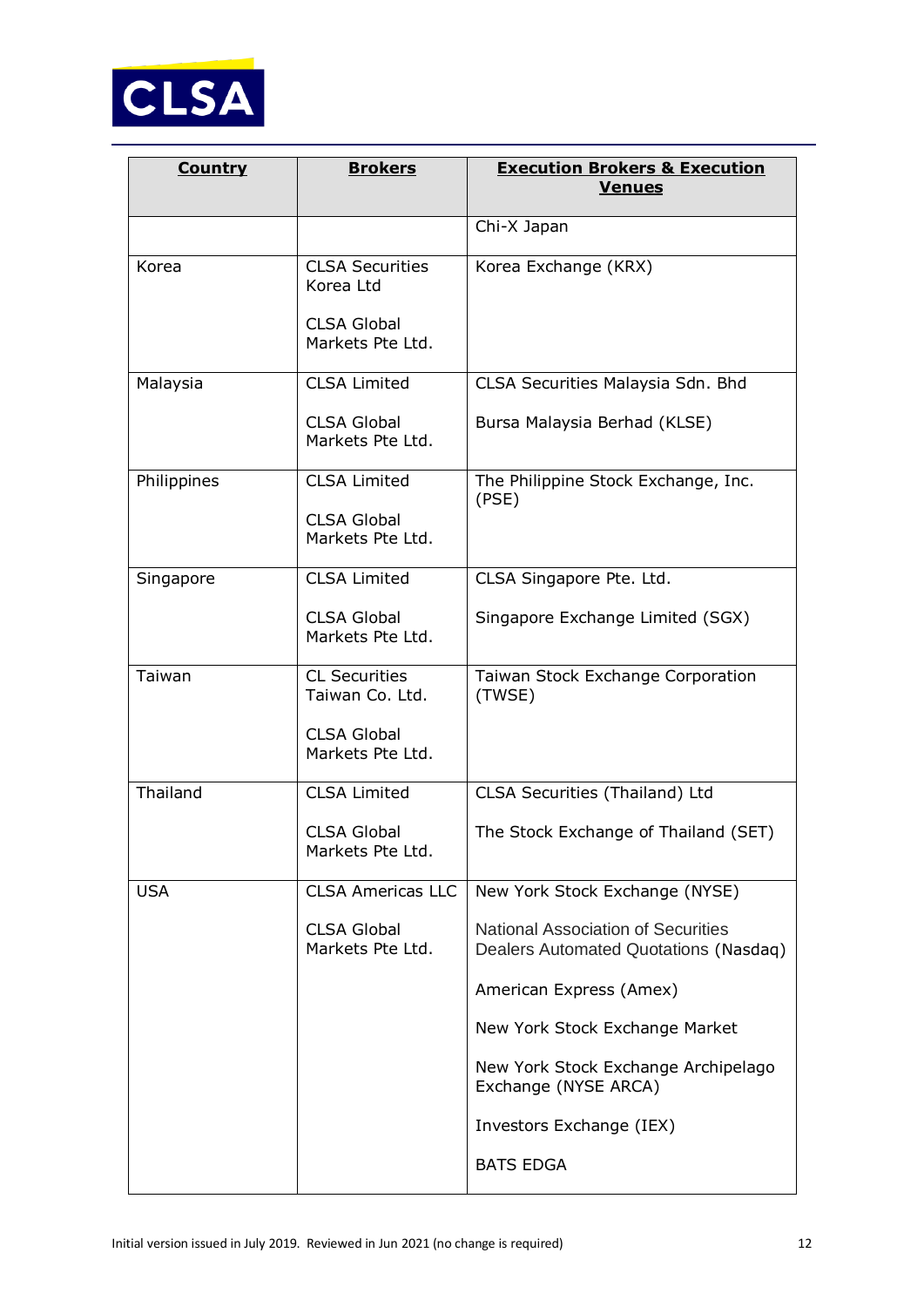

| <b>Country</b> | <b>Brokers</b>                         | <b>Execution Brokers &amp; Execution</b><br><u>Venues</u>                              |
|----------------|----------------------------------------|----------------------------------------------------------------------------------------|
|                |                                        | <b>BATS EDGX</b>                                                                       |
|                |                                        | <b>BIDS</b>                                                                            |
|                |                                        | Level Alternative Trading System (ATS)                                                 |
|                |                                        | UBS Alternative Trading System (ATS)                                                   |
|                |                                        | Deutsche Bank Super Cross (SuperX)                                                     |
|                |                                        | Bank of America Merrill Lynch InstinctX<br>(BAML InstinctX)                            |
|                |                                        | Morgan Stanley Pool (MS Pool)                                                          |
|                |                                        | Credit Suisse Crossfinder (CS<br>Crossfinder)                                          |
|                |                                        | Goldman Sachs <b>Sigma</b> X (Goldman<br>SigmaX)                                       |
|                |                                        | <b>Barclays LX</b>                                                                     |
|                |                                        | JP Morgan Cross                                                                        |
|                |                                        | Virtu Matchit (FKA KCG Matchit)                                                        |
|                |                                        | Instinet Cross Border Xpress (Instinet<br>CBX)                                         |
|                |                                        | Integrated Technology Group POSIT<br>(ITG Posit)                                       |
|                |                                        | CrossStream (Fidelity Capital Markets<br>crossing network)                             |
|                |                                        | BlockCross (recently merged with<br>Instinet)                                          |
|                |                                        | Liquidnet                                                                              |
|                |                                        | Coda Markets Automatic Trading<br>Station - ATS (Parent company is PDQ<br>enterprises) |
| New Zealand    | <b>CLSA Limited</b>                    | Craigs Investment Partners Limited                                                     |
|                | <b>CLSA Global</b><br>Markets Pte Ltd. | NZX Limited (NZX)                                                                      |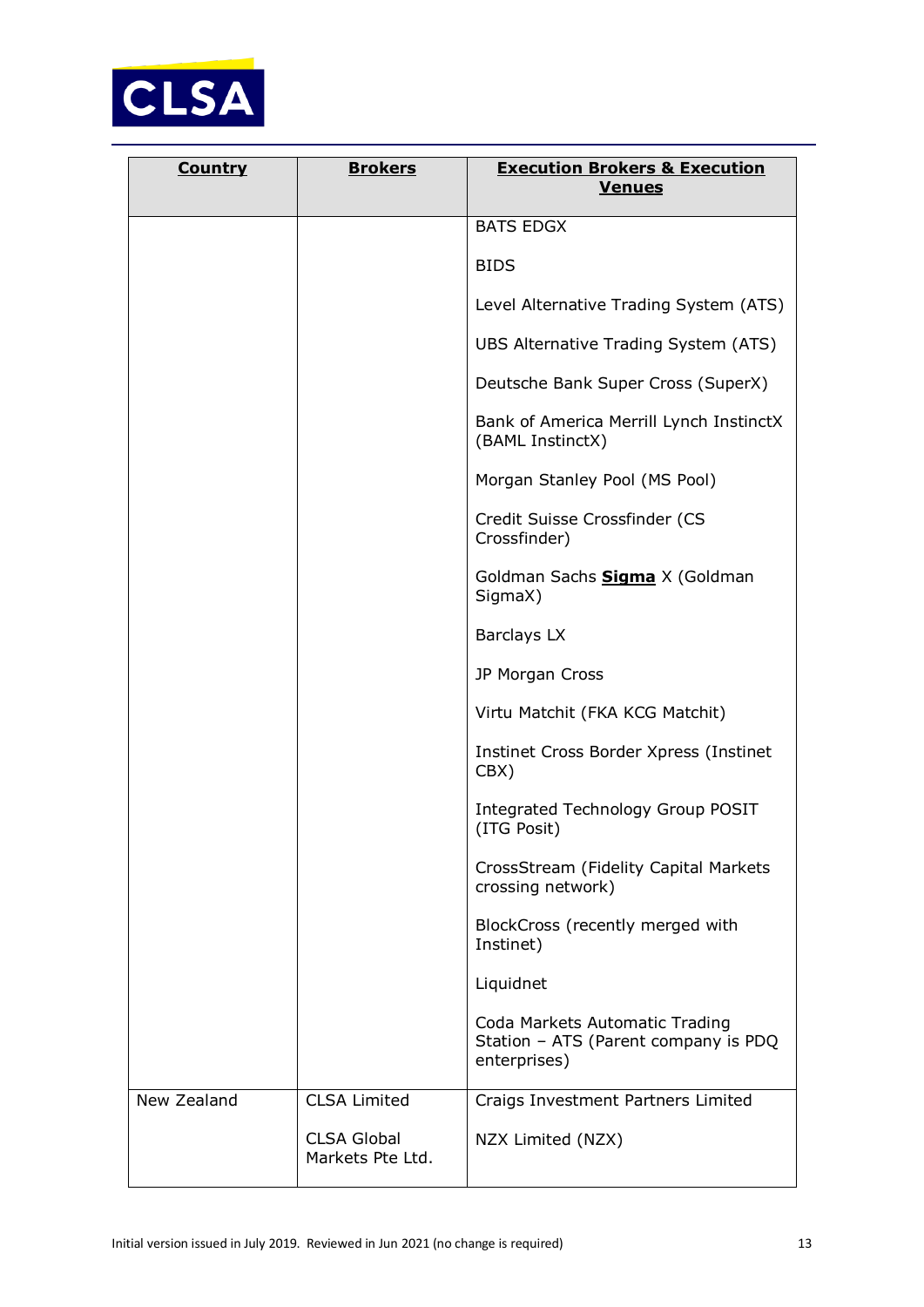

| <b>Country</b>                          | <b>Brokers</b>                         | <b>Execution Brokers &amp; Execution</b><br><b>Venues</b> |
|-----------------------------------------|----------------------------------------|-----------------------------------------------------------|
| Bangladesh                              | CLSA Limited.                          | BRAC EPL Stock Brokerage Ltd.                             |
|                                         | <b>CLSA Global</b><br>Markets Pte Ltd. | Lanka Bangla Securities Ltd.                              |
|                                         |                                        | Dhaka Stock Exchange Limited (DSE)                        |
| Sri Lanka                               | CLSA Limited.                          | John Kheells, Stockbroking                                |
|                                         | <b>CLSA Global</b><br>Markets Pte Ltd. | Colombo Stock Exchange (CSE)                              |
| Vietnam                                 | CLSA Limited.                          | Saigon Securities (SSI)                                   |
|                                         | <b>CLSA Global</b><br>Markets Pte Ltd. | Ho Chi Minh Securities (HCM)                              |
|                                         |                                        | Ho Chi Minh Stock Exchange (HOSE or<br>HSX)               |
|                                         |                                        | Hanoi Stock Exchange (HNX)                                |
| Pakistan                                | CLSA Limited.                          | <b>BMA Capital</b>                                        |
|                                         | <b>CLSA Global</b>                     | <b>Alfalah Securities</b>                                 |
|                                         | Markets Pte Ltd.                       | <b>Intermarket Securities (IMS)</b>                       |
|                                         |                                        | Arif Habib Limited                                        |
|                                         |                                        | Pakistan Stock Exchange Limited (PSX)                     |
| Other Global<br>Markets AD <sub>x</sub> | <b>CLSA Global</b><br>Markets Pte Ltd. | The Egyptian Exchange (CAI),                              |
|                                         | <b>ITG Europe</b>                      | Boursa Kuwait (KUW),                                      |
|                                         | Limited.                               | Bourse De Valeurs Casa blanca (CAS),                      |
|                                         | Kepler Cheuvreux                       | Muscat Stock Exchange (MUS),                              |
|                                         |                                        | Doha Securities Market (DSM),                             |
|                                         |                                        | Abu Dhabi Securities Exchange (ADX                        |
|                                         |                                        | Dubai Financial Market (DBX),                             |
|                                         |                                        | NASDAQ Dubai (DIF),                                       |
|                                         |                                        | Vienna Exchange (Xetra) (VIE),                            |
|                                         |                                        | Euronext - Brussels (ENB),                                |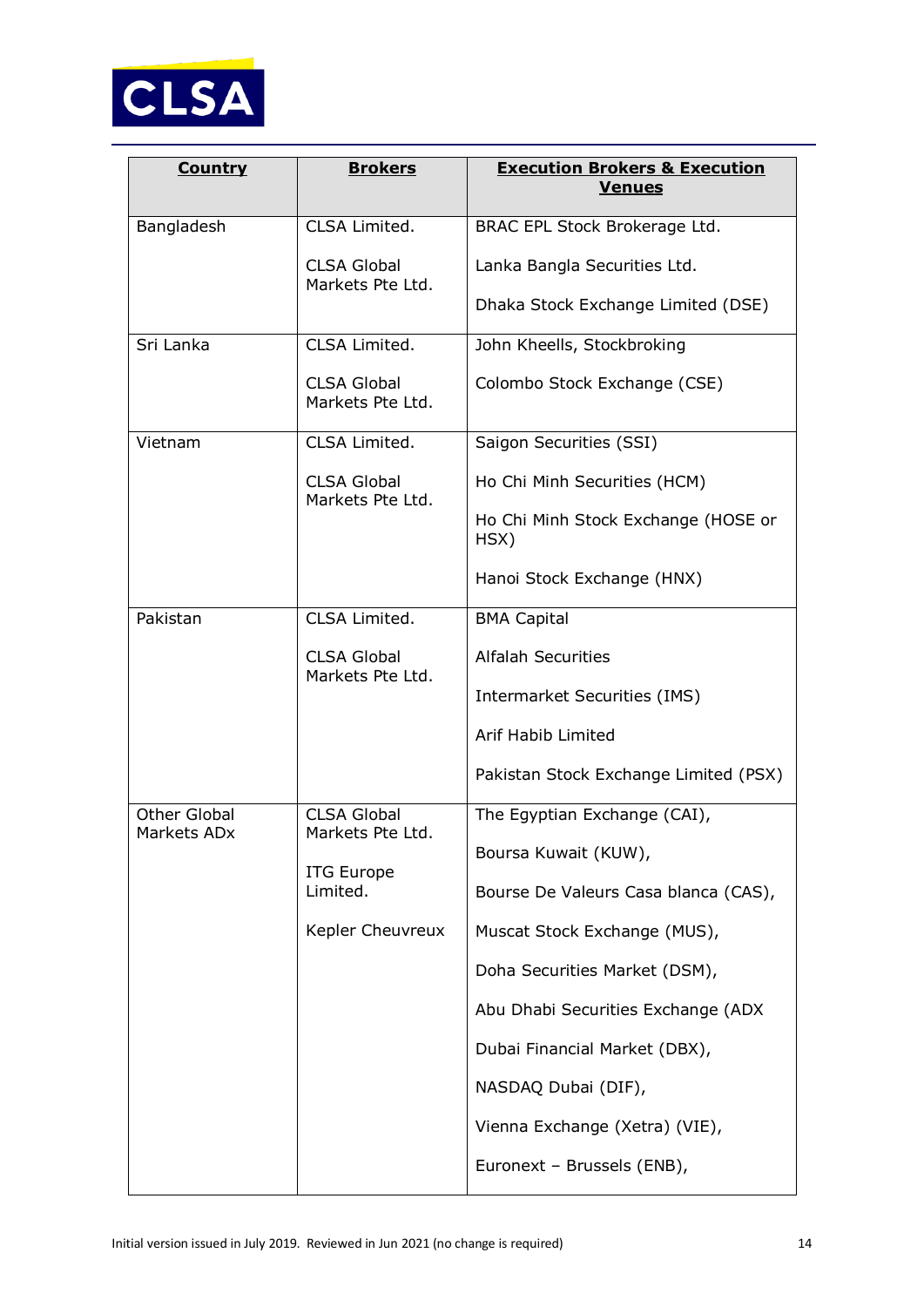

| <b>Country</b> | <b>Brokers</b> | <b>Execution Brokers &amp; Execution</b><br><b>Venues</b> |
|----------------|----------------|-----------------------------------------------------------|
|                |                | Cyprus Stock Exchange (CYS),                              |
|                |                | Euronext - Amsterdam (PRA),                               |
|                |                | Copenhagen Stock Exchange(CPH),                           |
|                |                | Helsinki Stock Exchange (HEL),                            |
|                |                | Euronext - Paris (ENX),                                   |
|                |                | German exchange (Xetra) (GER),                            |
|                |                | Athens Stock Exchange (ATH),                              |
|                |                | Budapest Stock Exchange (BUD),                            |
|                |                | Irish exchange (Xetra) (ISE),                             |
|                |                | Tel Aviv Stock Exchange (TLV),                            |
|                |                | Milan Stock Exchange (MIL),                               |
|                |                | Euronext - Amsterdam (ENA),                               |
|                |                | Oslo Stock Exchange (OSL),                                |
|                |                | Warsaw Stock Exchange (WSE),                              |
|                |                | Euronext - Lisbon (ENL),                                  |
|                |                | Bucharest Stock Exchange (BUH),                           |
|                |                | Johannesburg Stock Exchange (JNB),                        |
|                |                | Sistema De Interconexion Bursatil<br>Espanol (MAD),       |
|                |                | Stockholm Stock Exchange (STO),                           |
|                |                | Swiss Exchange (SWX),                                     |
|                |                | SWX Europe (VTX),                                         |
|                |                | Istanbul Stock Exchange (IST),                            |
|                |                | BATS Europe(BTE),                                         |
|                |                | Chi-X Stock Exchange (CIX),                               |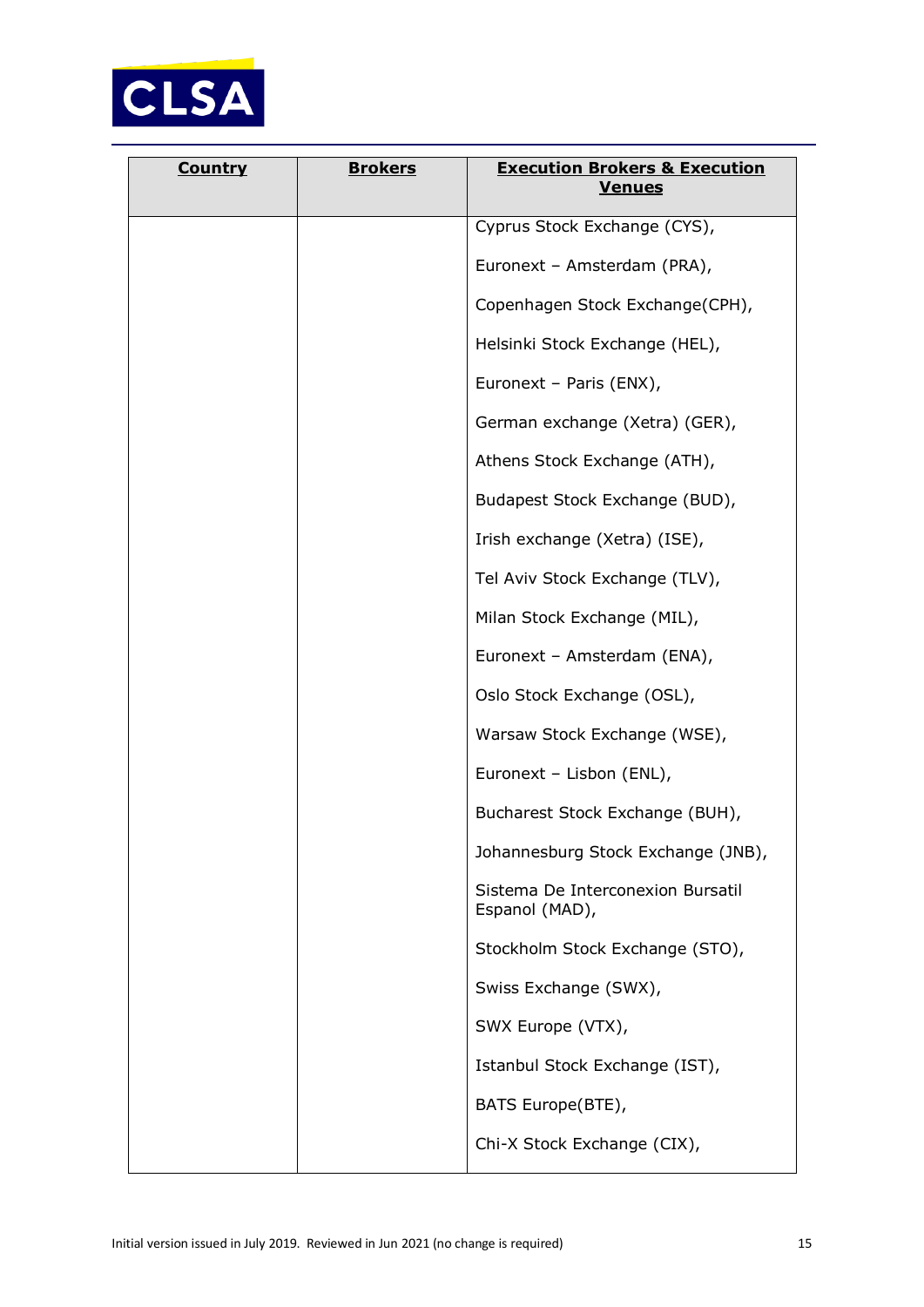

| <b>Country</b> | <b>Brokers</b> | <b>Execution Brokers &amp; Execution</b><br><b>Venues</b> |
|----------------|----------------|-----------------------------------------------------------|
|                |                | London Stock Exchange (LSE),                              |
|                |                | Turquoise Exchange (TRQ),                                 |
|                |                | Equiduct Exchange (EQD),                                  |
|                |                | Bulgarian Stock Exchange (BLG),                           |
|                |                | Zagreb Stock Exchange (ZAG),                              |
|                |                | Tallinn Stock Exchange (TLX),                             |
|                |                | Euronext - NYSE Arca Europe (NAE),                        |
|                |                | Sao Paolo Stock Exchange - B3 (SAO)                       |
|                |                | Ljubljana Stock Exchange (LJU),                           |
|                |                | Nordic Growth Market Exchange<br>(NGM),                   |
|                |                | PLUS Markets (PLS),                                       |
|                |                | Luxembourg Stock Exchange (BIL)                           |

The vast majority of equities transactions would be effected by executing through a Broker in the market to which the relevant order relates.

# **2. Bonds**

This instrument class includes all bonds including but not limited to treasury bonds, corporate bonds, sovereign and quasi sovereign bonds and currency bonds. In respect of transactions in instruments falling within this instrument class, CLSA, through CSIGM will generally be acting in principal capacity. CLSA Limited could also provide broker dealing and other ancillary services as an agent in certain circumstances.

| <b>Venues</b>        | <b>Other</b>     |
|----------------------|------------------|
| MarketAxess MTF      | OTC voice trades |
| <b>Bloomberg MTF</b> |                  |
| SGX                  |                  |
| Tradeweb             |                  |